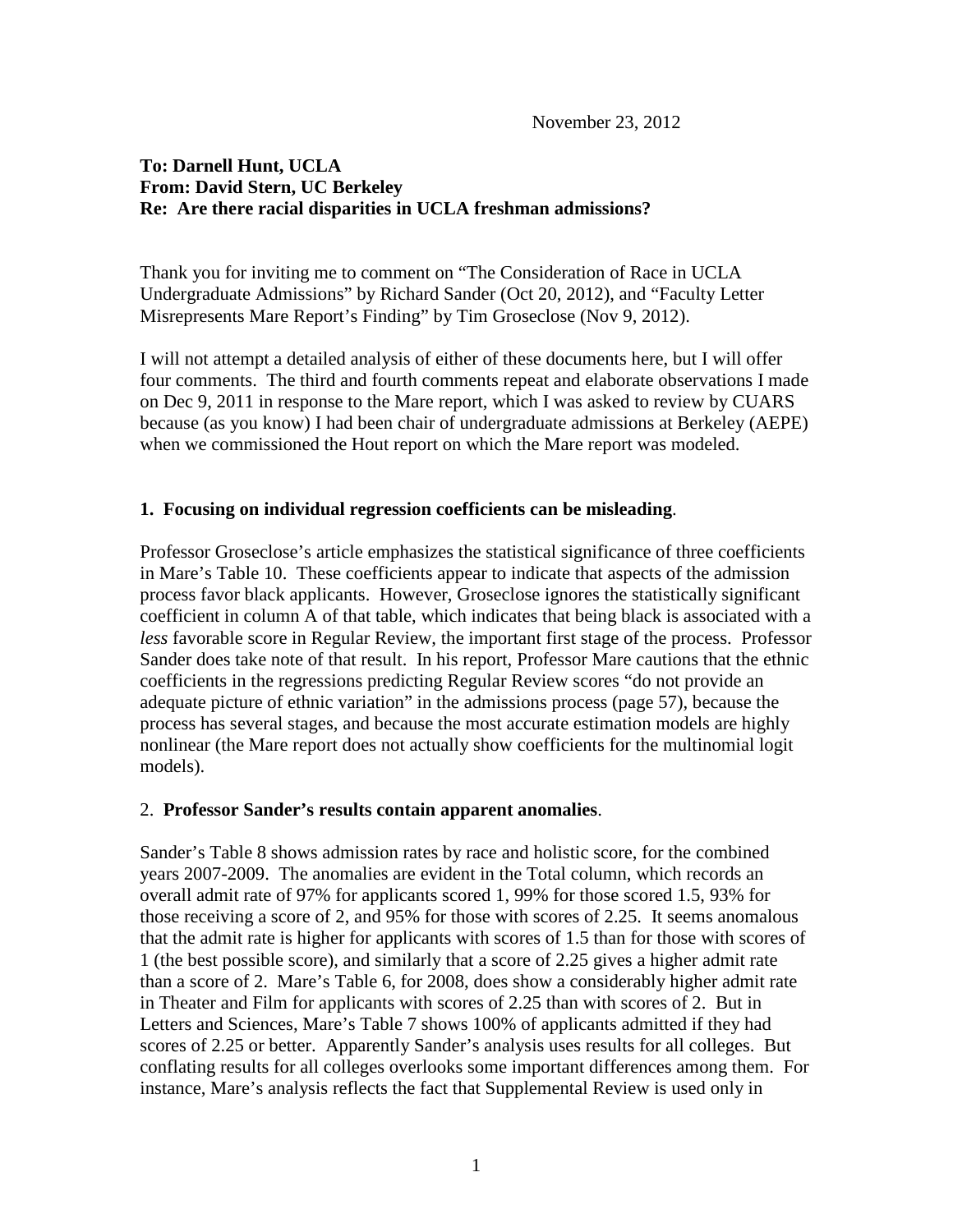Letters and Sciences (his Table 5). More detailed analysis would be necessary to explain the apparent anomalies in Sander's Table 8.

## **3. The calculation of "adjusted disparities" depends not only on the average characteristics of different groups, but also on how these characteristics are valued in the admission process.**

My only serious concern about Mare's study is the analysis of "Admission Disparities among Ethnic Identity Groups," in section 10. I conveyed this concern to CUARS as part of my review, and will repeat and extend the explanation here.

Mare's analysis found that the UCLA process has the effect of increasing the proportions of Black and Latino students, as measured by positive "adjusted disparities."

"Adjusted disparity" is the difference between (i) the number of students in a group who would be admitted if they had the characteristics of average applicants — given the way the admission process values various characteristics –– and (ii) the number who would be admitted if admit rates were the same for all groups. As stated in point 8 of Mare's Executive Summary, "Among otherwise equivalent applicants, Whites, African Americans, and Latinos are overrepresented among those admitted and Asian American applicants are underrepresented."

In other words, if white, black, and Latino applicants had the same characteristics as the average applicant, and if those characteristics continued to be valued as they currently are, then UCLA would be admitting larger numbers of White, Black, and Latino students.

But, in fact, black and Latino applicants have less of the characteristics (mainly high grades and test scores) that are most valued in the admission process. Therefore, they are actually admitted at lower rates than other groups, giving rise to the negative "disparity" in Tables 11 and 12.

Whether UCLA should be content with positive "adjusted disparities" along with negative unadjusted "disparities" for blacks and Latinos is a matter of opinion.

Those who oppose racial affirmative action, such as Professors Sander and Groseclose, would deplore the positive "adjusted disparities." They would argue that parity in admissions –– equal admission rates among ethnic identity groups –– is something that has to be earned, by under-represented groups bringing stronger qualifications for consideration.

On the other hand, some would argue that the adjusted disparities result from an excessively narrow definition of merit. They could claim that the measure of "adjusted disparity" is flawed because the predicted admission rates of applicants with different characteristics depend entirely on how those characteristics are valued. Among the characteristics that could be said to be under-valued are the contributions of applicants to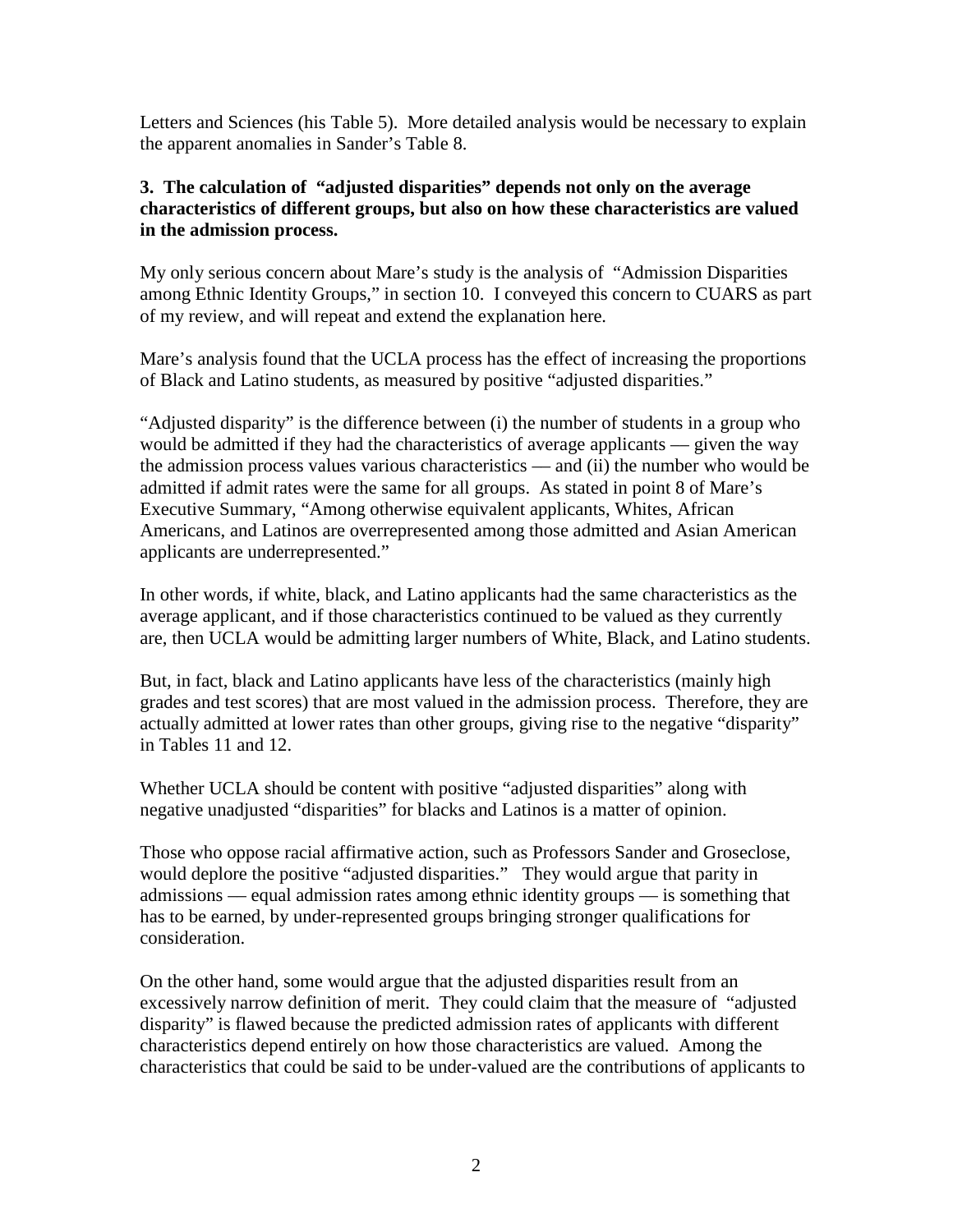their high schools or communities, and the extent to which applicants have overcome obstacles to achievement.

### **4. Giving greater consideration to applicants who have overcome obstacles**

The UCLA "Undergraduate Admissions Criteria – Fall 2008" states a "commitment to identifying talented and motivated students who have overcome the obstacles of limited educational and family resources." The policy includes consideration of "opportunities" and "challenges" as two of the eight enumerated criteria for judging applicants.

However, the results in Mare's report show that overcoming obstacles actually counts for very little in the UCLA admission process. Tables 9 and 10, along with Figure 3, show that low income, low parental education, participation in outreach programs, having to work while in high school to support the family, and a measure of obstacles coded as "limits to achievement" may be given some favorable consideration in some phases of the process, particularly Supplemental Review. However, at the critical first phase of Regular Review these variables either have no effect or their effect is overwhelmed by the effect of grades and test scores. The relative size of effects is indicated by Z statistics for the ordered logit coefficients in Tables 9 or 10, and by the graphs showing results from the more precise multinomial logit model in Figure 3: compare Figures 3a through 3f with Figures 3r through 3t. As Mare concludes on page 80, the socioeconomic effects are small.

Column A of Table 10 indicates that, when measures of academic achievement are taken into account, neither low family income nor low parental education contributes to a more favorable read score in Regular Review. And, as noted above, at this stage being black or Latino is significantly associated with *less* favorable scores — controlling for academic achievement and all other observed characteristics of applicants.

The admission process could give much more weight to whether students have overcome obstacles. This could be done by instructing readers to give greater weight to this factor in Regular Review, not rely so heavily on Supplemental Review.

A more systematic approach would be to show grades and test scores as percentiles within socioeconomic groups — just as they are now shown as percentiles among applicants from the same high school. Applicants could be grouped by family income (adjusted for family size) and parental education, and their grades and test scores could be considered as percentiles within their group. That information could be put on the readsheet – alongside the percentiles showing where an applicant's grades and test scores stand in relation to applicants from the same high school.

If the admission process put greater weight on overcoming obstacles than it does now, predictions of the number of admits based on different characteristics would change. The positive "adjusted disparities" for black and Latino students would diminish to the extent that these students score well within their socioeconomic groups. Even if the "adjusted